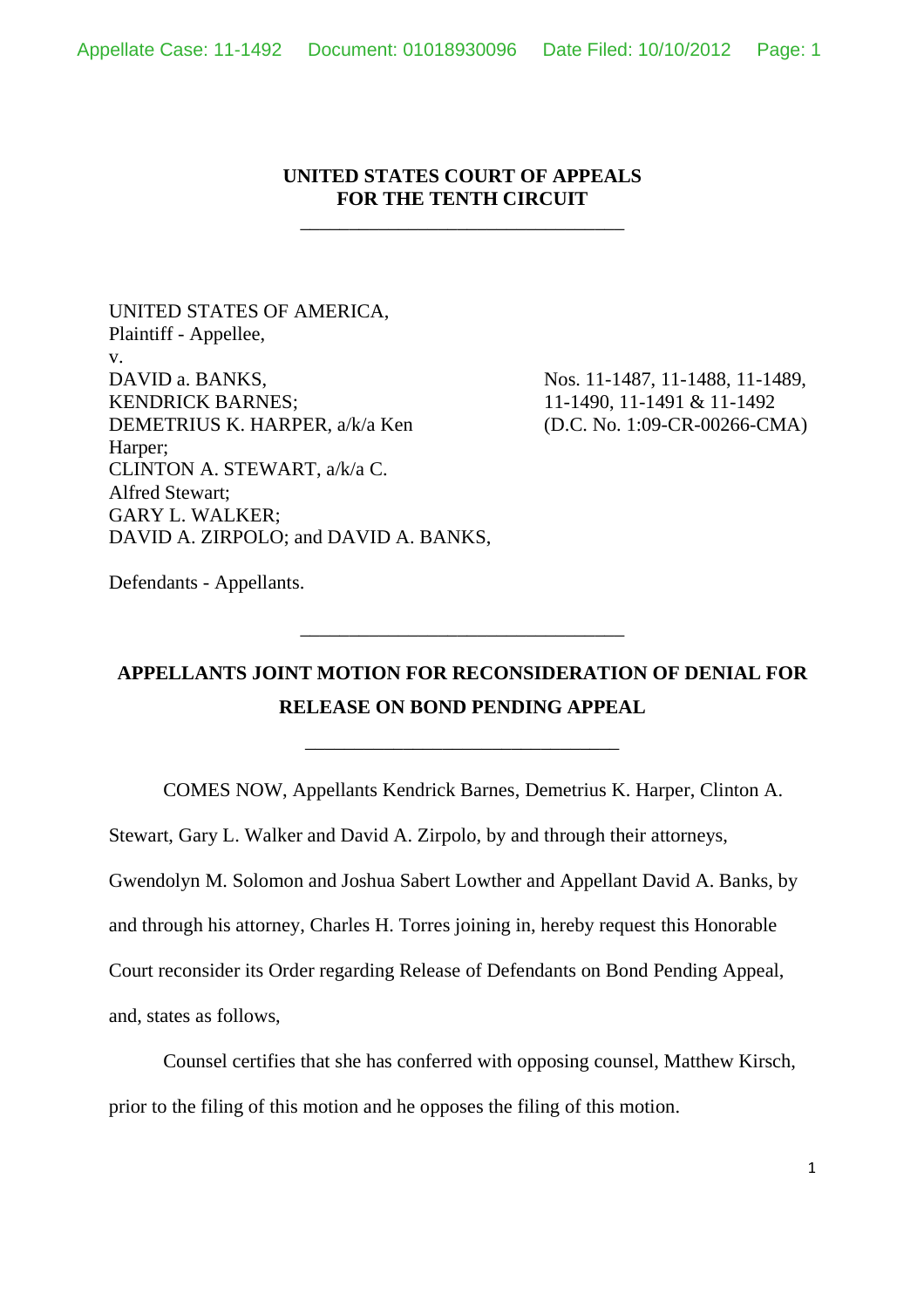1. The Defendants were convicted of a count of conspiracy to commit wire fraud and mail fraud and various counts of wire fraud and mail fraud pursuant to 18 U.S.C. § 1349, 18 U.S.C. §§ 1341 and 2, 18 U.S.C. §§ 1343 and 2. Sentencing hearings were on July 23, 2012 for Walker and Barnes, July 27, 2012 for Harper and Stewart and July 30, 2012 for Zirpolo, during which the District Court sentenced them, inter alia, to terms of imprisonment of 135 months (Walker), eighty-seven months (Barnes), 121 months (Harper), 121 months (Stewart), 121 months (Zirpolo).

On August 24, 2012, the Harper Defendants filed a Joint Motion for Release for Bond Pending Appeal and Defendant Banks joined the motion on August 27, 2012. The government filed its Response on September 10, 2012. The Motions were denied September 24, 2012. The Court's opinion was primarily based upon the district court's assertions that there remain monies "*several million dollars*" unaccounted for to the staffing companies. (emphasis added), Joint App'x, Vol. II at 436. The district court issued its reasoning without any factual support and there is no evidence in the record that confirms such statement. Throughout the record and proceedings it has been maintained that the total loss is \$5,018,959.66 jointly and severally. No unaccounted funds or assets exist. The Defendants are not a flight risk and do not pose a danger to the community. Defendants request this Court reconsider the release of bond pending appeal.

2. In review of a Motion for Bond Pending Appeal the Court considers the following factors,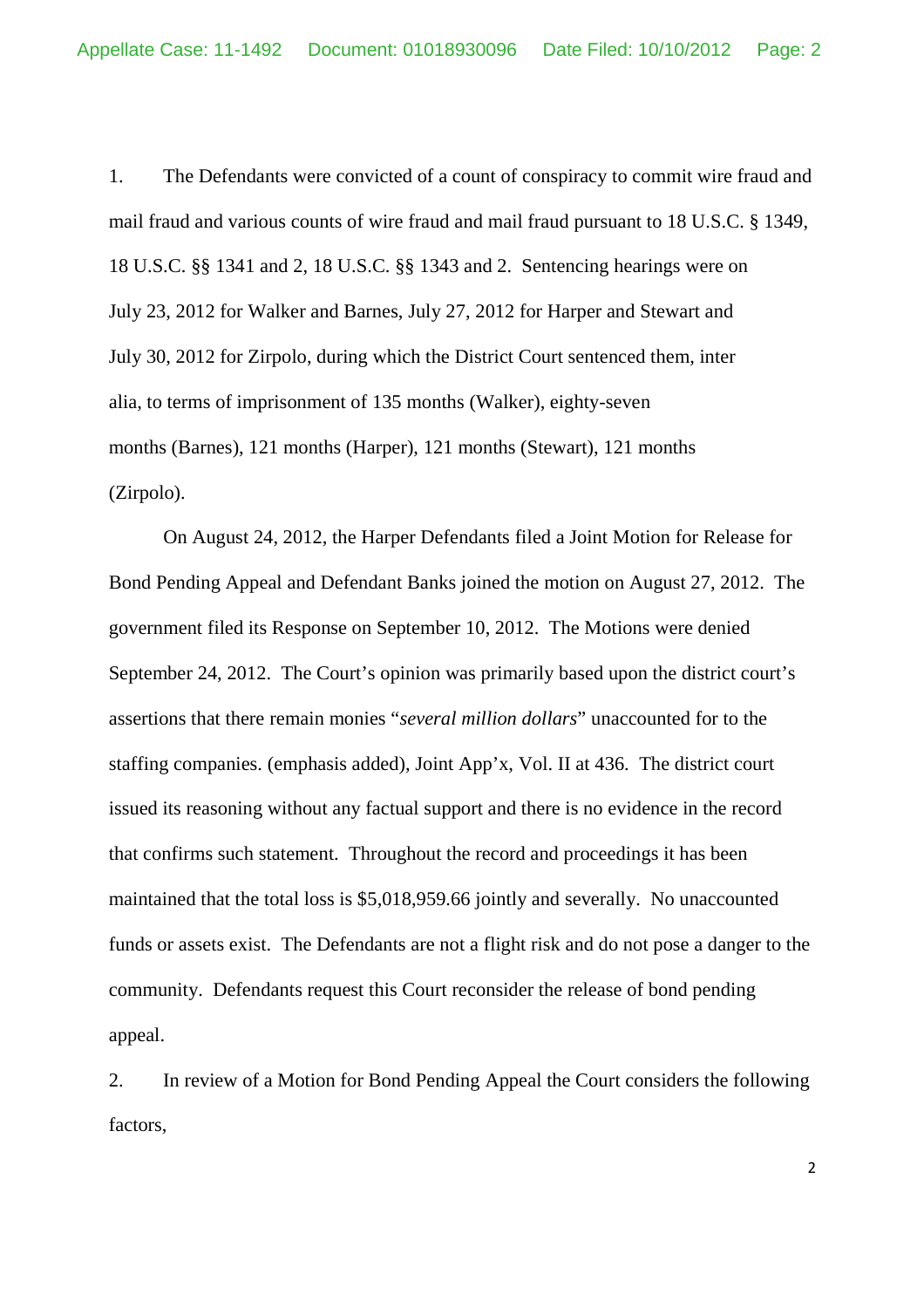"The judicial officer shall order that a person who has been found guilty of an offense and sentenced to a term of imprisonment, and who has filed an appeal be detained, unless the judicial officer finds

(A) by clear and convincing evidence that the person is not likely to flee or pose a danger to the safety of any other person or the community if released, and,

(B) that the appeal is not for the purpose of delay and raises a substantial question of law or fact likely to result in—

(i) reversal,

(ii) an order for a new trial,

(iii) a sentence that does not include a term of imprisonment, or (iv) a reduced sentence to a term of imprisonment less than the total of the time already served plus the expected duration of the appeal process."

18 U.S.C. 3143(b)(1)(A); 18 U.S.C. 3143(b)(1)(B).

3. "Under the clearly erroneous standard, the trial court will not be reversed unless its findings were without factual support in the record, or if after reviewing all the evidence, the appellate court is left with the definite and firm conviction that a mistake has been made." *United States v. Mains*, 33 F.3d 1222, 1227 (10th Cir. 1994); *United States v. Butler*, 966 F.2d 559, 562 (10th Cir. 1992); *United States v. Beaulieu*, 900 F.2d 1537, 1540 (10th Cir.1990). The court stated that the loss exceeded \$5 million dollars, "according to the court, "*several million dollars*," Joint App'x, Vol. II at 436) (emphasis added). The government does not provide any evidence in the record of accounting to confirm such statement nor mentioned it to the jury. The district court's statement that there were unaccounted for millions of dollars is unsubstantiated with no factual support or evidence in the record and is clearly erroneous. Throughout the record and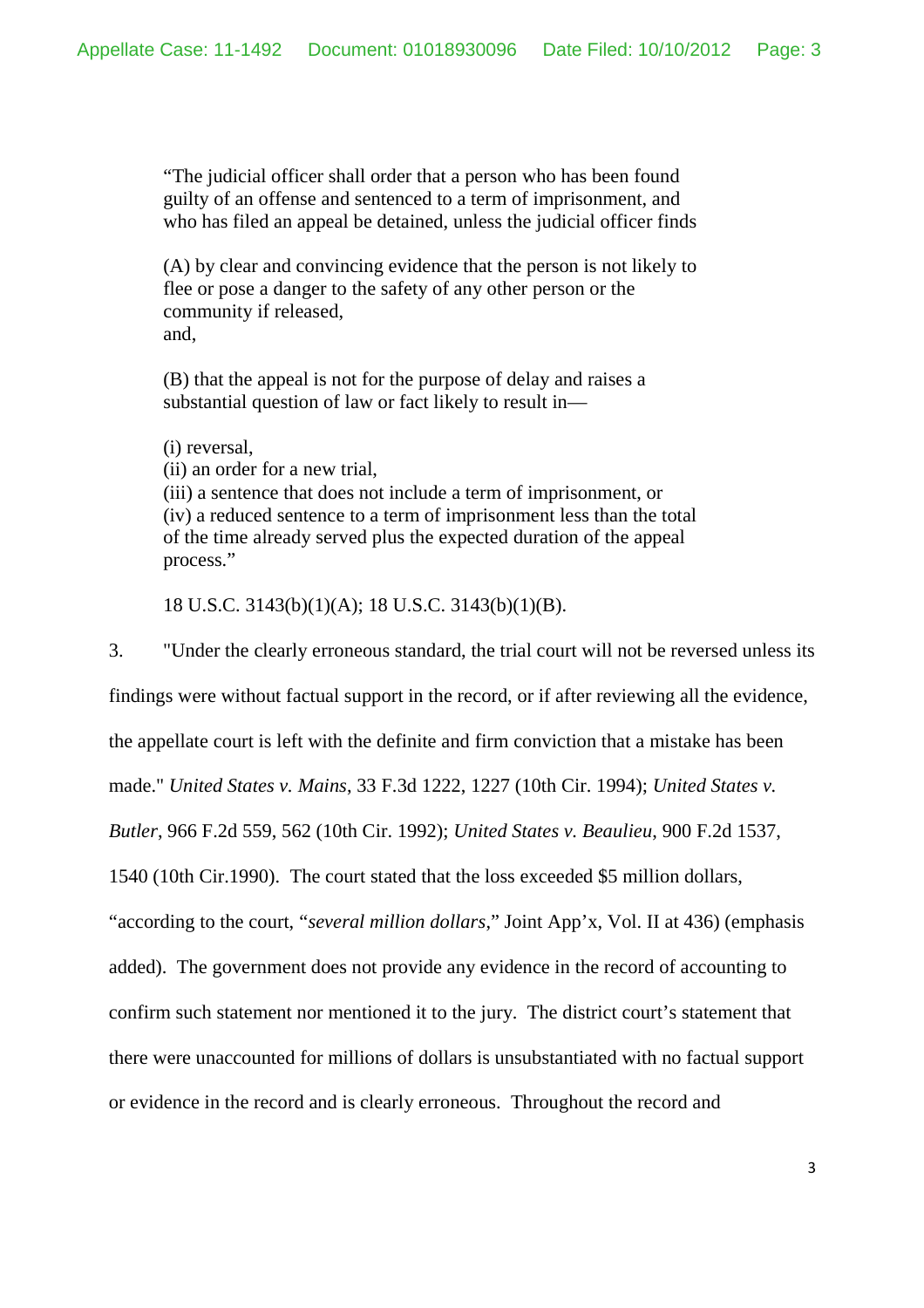proceedings it has been maintained that the total loss is \$5,018,959.66 divisible amongst the six defendants. [Exhibit 1: Docs 782, 797, 798, 799, 800, 801; Exhibit. 903]. Defendants request, in review of the facts and evidence and clear error, that they be granted the relief of release pending appeal.

4. While the Court mentions that the Defendants have not provided any recordation, the government does not provide any numbers of what they assert was unaccounted for. The government had an auditor, Dana Chamberlin with the U.S. Attorney's Office, Denver, CO. and former financial analyst that testified during the trial and accounted for the monies (loss) owed to the staffing agencies which included the distributions of wages and salaries to the Defendants and the contractors. (Exhibit 2: Doc 612, Transcript (Tr.), October 05, 2011, pp. 1421: 19-20, 25; 1422:1, 6-7). Ms. Chamberlin created a spreadsheet of the timeline with each staffing company and the period that staffing agencies agreed to payroll the contractors. *Id*. at 1423:19-22, 25; 1424:1-3; *see also*, Exhibit 900. The monies were not only paid to the Defendants but also the contractors and there were 30% to 40% margins built into the \$5 million dollar amounts invoiced to IRP from the staffing companies.

Ms. Chamberlin's testimony,

"Q. So, using this methodology that you've described, do you have -- you came up with a total of the difference between the outstanding invoices and the payments that were received for these 42 companies? A. Yes. Q. What was that amount? A. \$5,018,959.66."

(Exhibit 2: Doc. 612, Tr. October 05, 2011, pp. 1465: 23-25; 1466: 1-4).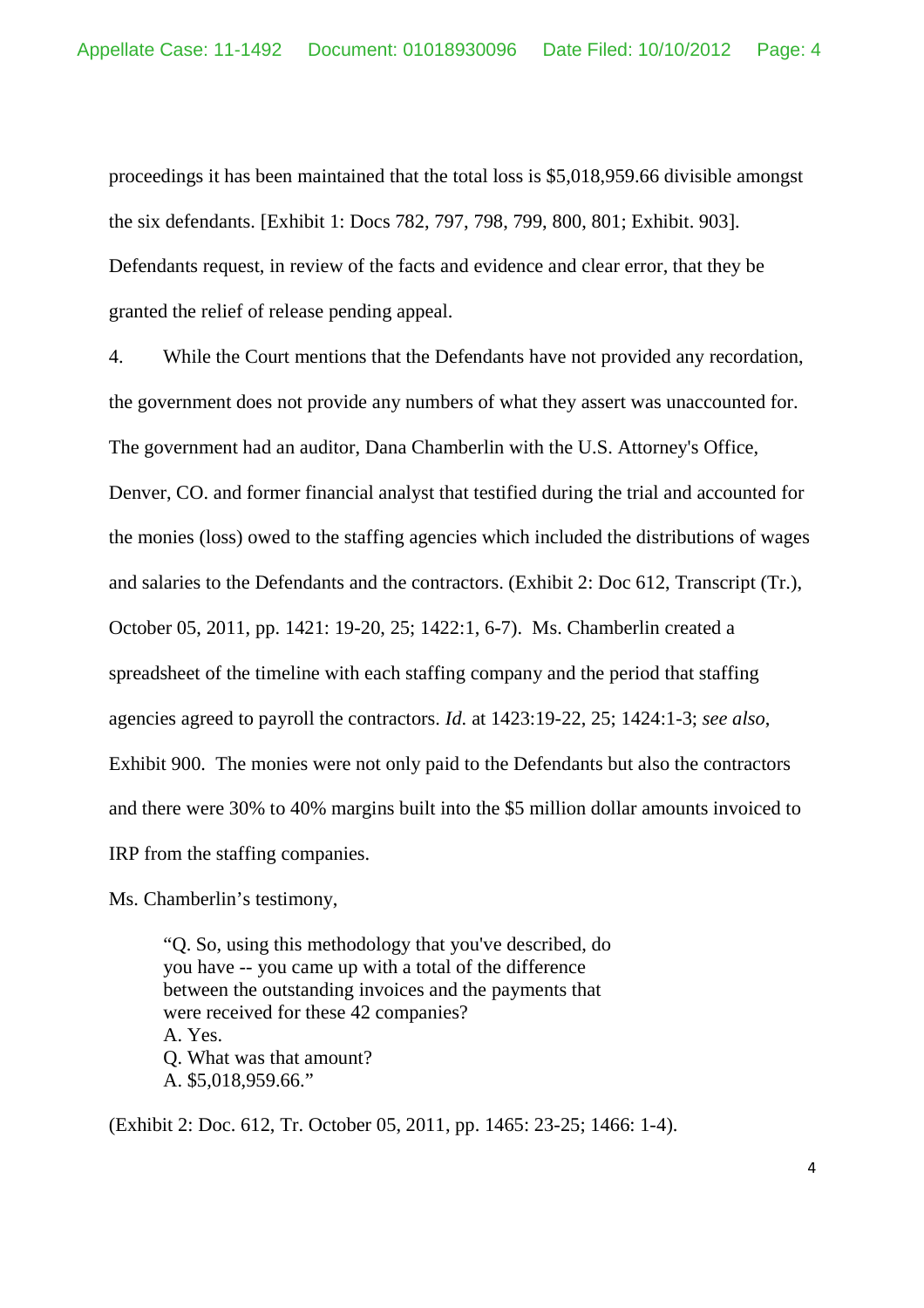Quoted by AUSA Mathew Kirsch,

"a typical arrangement with a temporary, a standard temporary agency or a standard staffing company. The staffing company provides employees to its client company. Those employees work at the client company. The client company approves time cards for those employees and sends them back to the staffing company. The staffing company then pays wages to its employees, and it invoices the client company for those wages, plus the profit that the staffing company is going to make."

(Exhibit 2: Doc 608, Tr. September 27, 2011, p. 5: 8-17.)

"The employees go to work at the client company. The client company, just like in a standard situation, then submits approved time cards back to the staffing company. Based on those time cards, the staffing company does two things; one, it pays wages to the employees. And, number two, it invoices the client company for those wages, *plus its mark up*."(emphasis added)."

*Id.* at p. 6: 6-12.

5. According to the government, the Defendants did not get rich from the income

received. "The evidence isn't going to show you in this case that the defendants got

fabulously wealthy." *Id*. at p. 15: 14-15.

The Court cited Defendant Harper's sentencing statement in its Order and it seems to

have misconstrued.

Defendant Harper's statement, "One of the things, as well, [government counsel] says, is he doesn't know where the money is. What you are failing to see, again, is the mark-up is included in that 5 million. So there might be 30 to 40 percent as a typical standard in a staffing and payrolling system to do a mark-up. So that \$5 million, everyone saying we don't know where it went. A lot of that was profit that they are not accounting for. So, in essence, you take that out, then you start getting to real numbers."

Joint App'x, Vol. II at 472-73.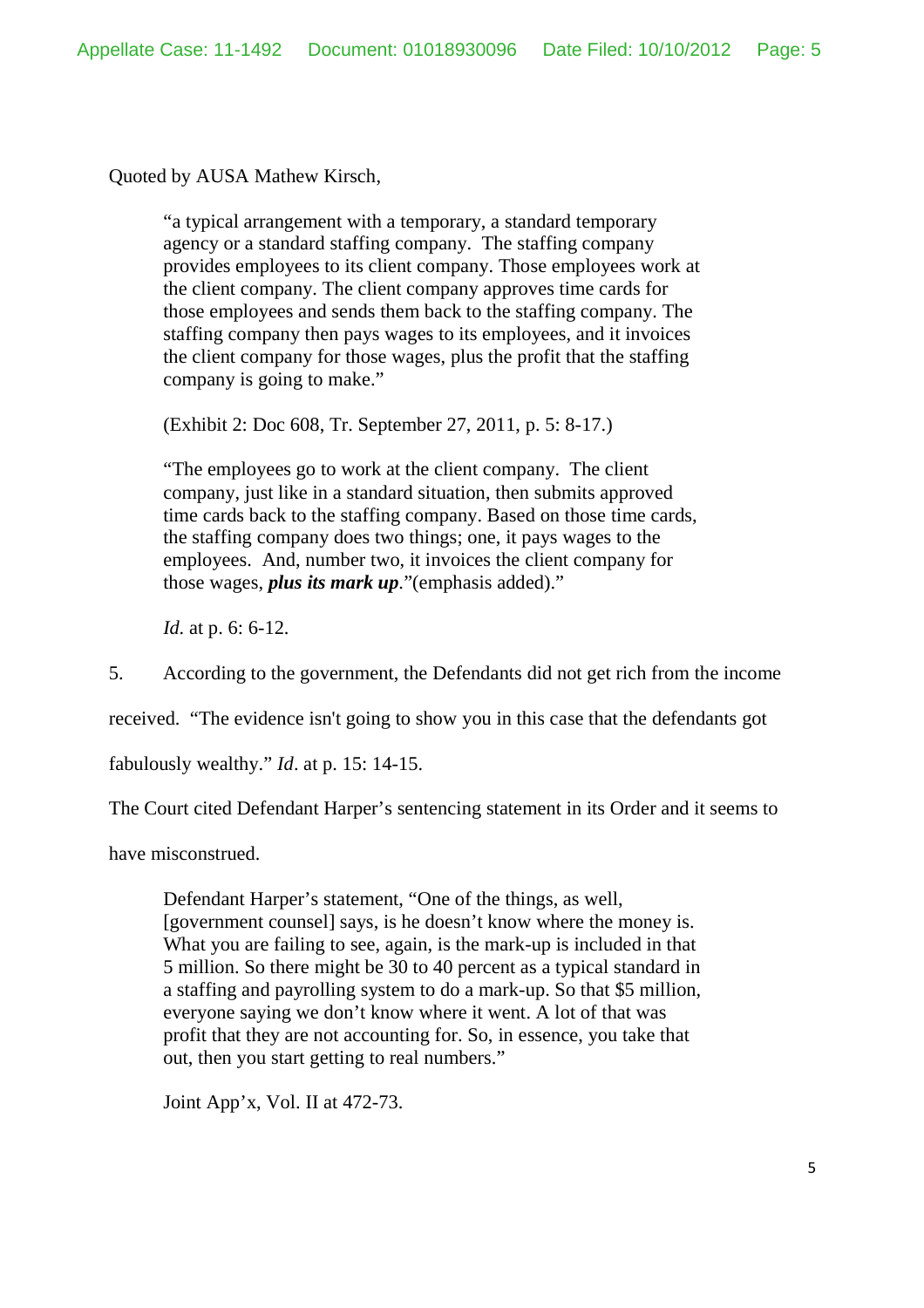The essence of the statement affirms the AUSA's statement above, that the \$5 million dollar loss includes a markup of 30% - 40% that is the typical standard in a staffing and payrolling system. The actual salaries received by the Defendants and contractors that remained after deduction of the mark up is provided in the Summary of Minimum Payments to the Defendants. [Exhibit 902].

6. The Summary of Minimum Payments to Defendants from October 2002 through February 2005 created by Ms. Chamberlin are as follows, David Banks \$172,102.53, Demetrius Harper \$183,363.99, Gary Walker \$141,407.64, Clint Stewart \$67,010.00\$, David Zirpolo \$66,923.76 and Ken Barnes \$243,846.71. *Id*. The sources of the amounts are from Defendants personal bank records, payroll records provided by the staffing agencies and bank records from IRP, DKH and Leading Team. (Exhibit 2: Doc 612, Tr. October 05, 2011, p. 1457: 5-8); [Exhibits 902, 903, 904, 905, 906 and 907, attached.] The loss is accounted for in the summary chart that provides that amounts paid from the staffing agencies to its employees and the amounts invoiced to IRP. [Exhibit 902]. No other outstanding funds or assets exist.

7. The Court compares Defendants with Madoff and Bailey and there is no such comparison. In *Madoff*, "The district court found that in light of the defendant's age (70) and the length of a potential sentence (150 years), he has an incentive to flee, and that *because he has the means to do so*, he presents a risk of flight, and therefore should not be released. (emphasis added). *United States v. Madoff*, 316 F. 58, 59 (2d Cir. 2009). There is a wide variance in *Madoff* versus the Defendants, approximately an \$18 billion dollar loss, his age, length of potential imprisonment and Madoff had a residence abroad.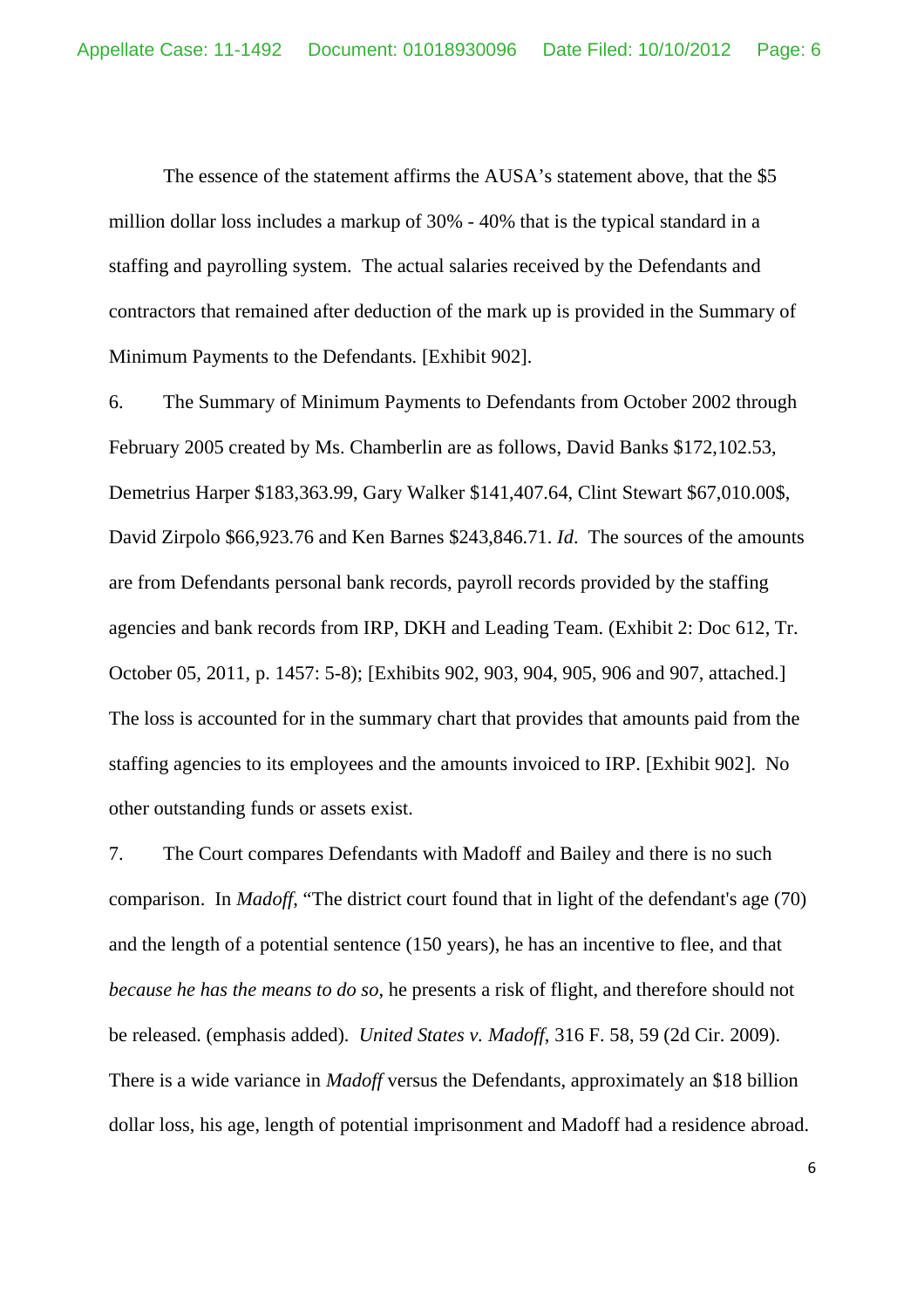The Defendants had a \$5 million dollar loss, age (younger), terms of imprisonment 10 times less and do not own property or other assets nor have the financial means to flee. In *Bailey*, Bailey was facing forty years for a drug charge and carrying a firearm in relation to drug trafficking, pled guilty to a lesser sentence of five years. *U.S. v. Bailey*, 759 F.Supp. 685, 686 (D.Colo. 1991). Later, Bailey appealed the denial of his motion to withdraw his guilty plea. *Id*. Defendants have maintained their innocence, filed an appeal, there was no involvement of weapons or drug related or violent crime(s).

8. The trial court relied upon *Bailey* that upon imposition of sentence that there is a heightened risk of flight. *Id*. at 687. For the purpose of rebutting detention presumption, "clear and convincing evidence" is defined as more than preponderance of evidence, but less than beyond reasonable doubt. *United States v. Strong*, 775 F.2d 504, 508 (3rd Cir. 1985); see also *United States v. Mustakeem*, 759 F.Supp. 1172, 1177-78 n. 7 (W.D. Pa.1991) ("Clear and convincing evidence means something more than a preponderance of the evidence and something less than beyond a reasonable doubt"). Pursuant to 18 U.S.C. 3142(a)(1)(b) and (c), from investigation through the inception and close of trial and sentencing, while on bond, the Defendants have been in complete compliance to the restricted and special conditions of bond. Early on the Defendants surrendered all of their passports. [Exhibit 3: Docs 586, 587, 588, 589, 590, 591]. The Defendants do not have any prior criminal history. The Defendants have strong family support and ties to the community. Defendants were remanded into custody October 20, 2011 for forty-two days and released on or about December 01, 2012. Family, friends and church members posted secured bonds ranging from \$40,000.00 to \$80,000.00. [Exhibit 4: Docs 593, 595,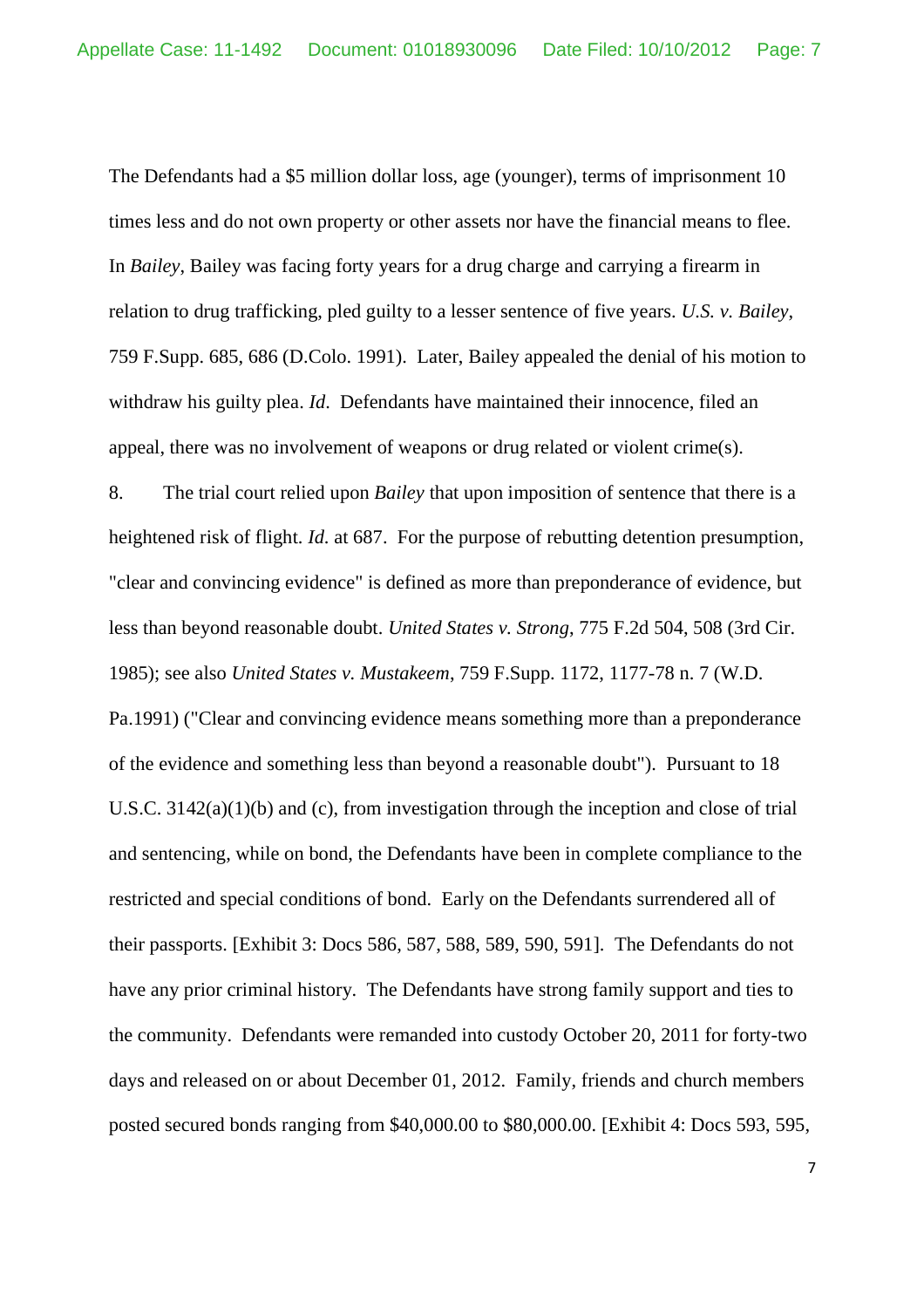597, 599, 601, 603]. Upon release, defendants were on the strictest conditions set forth in probation, stipulated to special conditions and complied with them all. [Exhibit 5: Docs 582, 584, 585, 592, 594, 596, 598, 600, 602, 604, 623 and 644]. The Defendants had plenty of opportunity to flee after release from incarceration in December 2011 through August 2012 facing sentencing with the knowledge of the possible length of sentencing of up to 135 months but did not and chose not do so. During re-entry to the community, Defendants did not participate in any unlawful activities and there was no harm, danger or threat to the community. Despite consideration to the Defendants argument for release pending appeal, the recommendations by probation, the district court already had predetermined to remand defendants into custody prior to each sentencing hearing. The Defendants are committed to their family, friends and church and are dedicated to prove their innocence. The Defendants are not a flight risk, have no means or intentions to flee. The Defendants are willing to adhere to all restrictions imposed as deemed necessary while awaiting the appellant decision. The Defendants request release pending appeal.

9. With the evidence accounting for all of the monies received by the defendants and losses accounted for, Defendants request the Government articulate what assets are accounted for and what assets are not accounted for. Thus, if the Government cannot account for some of the loss then how does it arrive a \$5 million dollars? The appellate court cannot perform accurate analysis for flight risk without evaluating this information.

WHEREFORE, Defendants pray that this Honorable Court reconsider the denial for request of bond pending appeal taking into consideration the aforementioned statements and evidence and grant release pending appeal.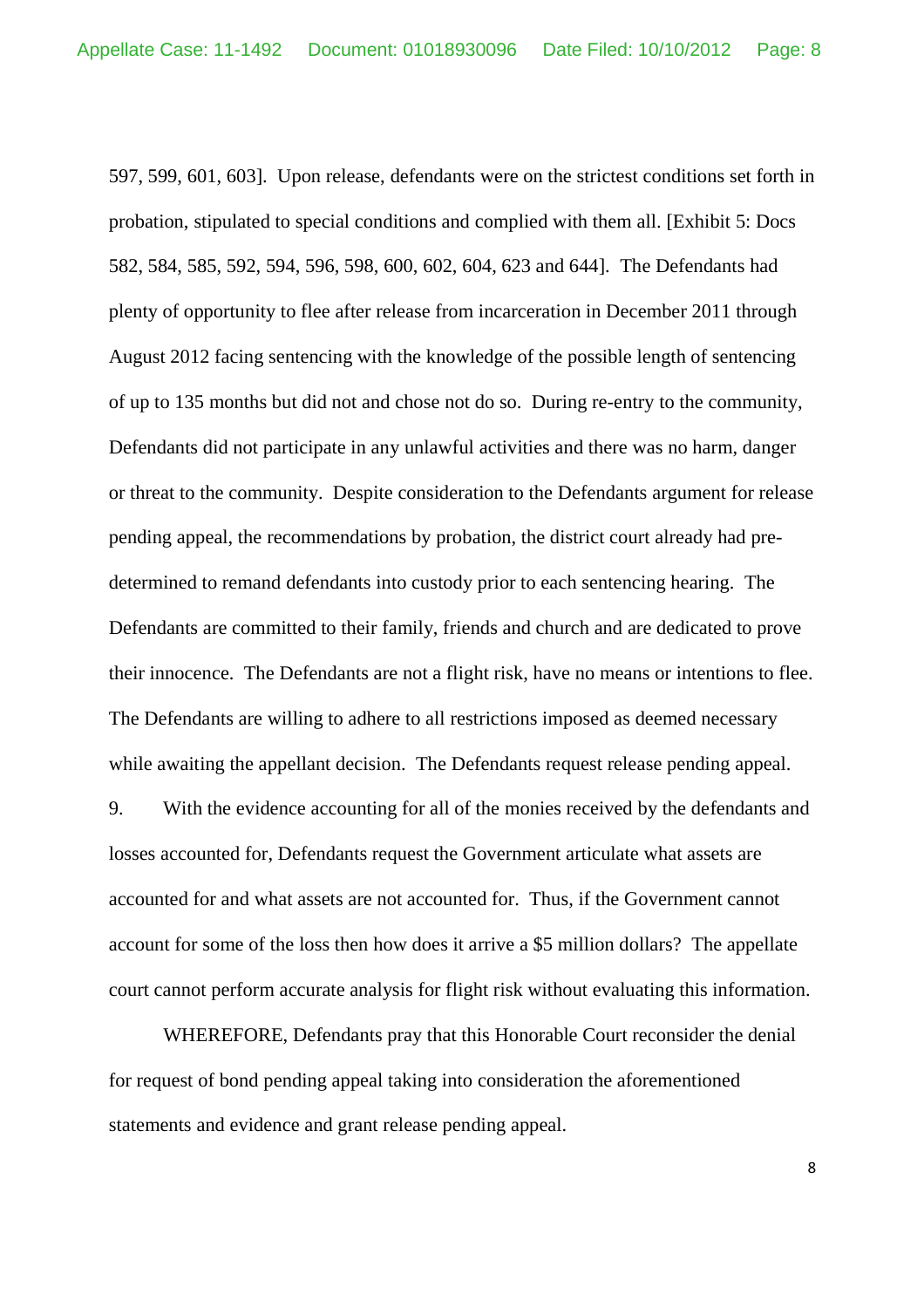This 10th day of October, 2012.

Respectfully submitted,

s/ Gwendolyn Maurice Solomon, Esq. Gwendolyn Maurice Solomon, Esq. Post Office Box 62654 Colorado Springs, Colorado 80962 gms@solomonlaw.org www.solomonlaw.org 719.287.4511

s/ Joshua Sabert Lowther, Esq. Joshua Sabert Lowther, Esq. National Federal Defense Group 915 Bay Street, Suite 200 Beaufort, South Carolina 29902 jlowther@nationalfederaldefense.com www.nationalfederaldefense.com 866.380.1782

> Attorneys for Appellants, Barnes, Harper, Stewart, Walker and Zirpolo

CHARLES H. TORRES, P.C. s/ Charles H. Torres Charles H. Torres, #7986 303 E. 17th Ave, Suite 920 Denver, CO 80203 Telephone: (303) 830-8885 Facsimile: (303) 830-8890 Email: Chas303@aol.com

Counsel for David Banks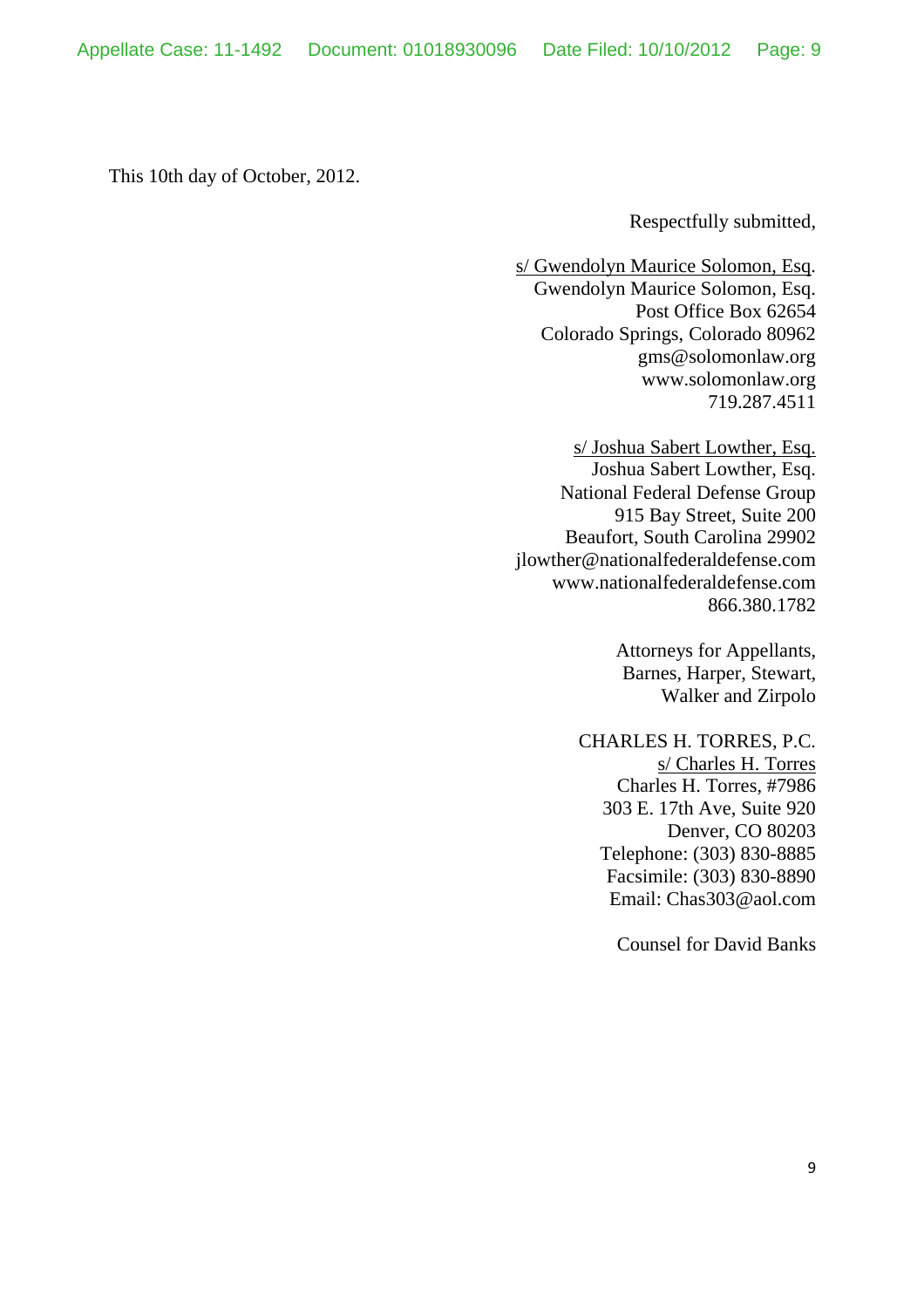## **CERTIFICATE OF SERVICE**

I hereby certify that on October 10, 2012, I have filed electronically the within and foregoing **APPELLANTS JOINT MOTION FOR RECONSIDERATION OF DENIAL FOR RELEASE ON BOND PENDING APPEAL** with the Clerk of the United States Court of Appeals for the Tenth Circuit using the CM/ECF Appellate system, which will automatically generate a Notice of Docket Activity N.D.A. D.A. to the following:

Mr. Matthew T. Kirsch, Esq. Assistant United States Attorney District of Colorado matthew.kirsch@usdoj.gov

Ms. Suneeta Hazra, Esq. Assistant United States Attorney District of Colorado suneeta.hazra@usdoj.gov

Mr. James C. Murphy Assistant United States Attorney District of Colorado james.murphy3@usdoj.gov

Charles H. Torres Attorney for David A. Banks Chas303@aol.com

Mr. Joshua Sabert Lowther, Esq. Attorneys for Appellants, Barnes, Harper, Stewart, Walker and Zirpolo jlowther@nationalfederaldefense.com

Respectfully submitted,

s/ Gwendolyn Maurice Solomon, Esq. Gwendolyn Maurice Solomon, Esq. Post Office Box 62654 Colorado Springs, Colorado 80962 gms@solomonlaw.org www.solomonlaw.org 719.287.4511 Attorney for Appellants,